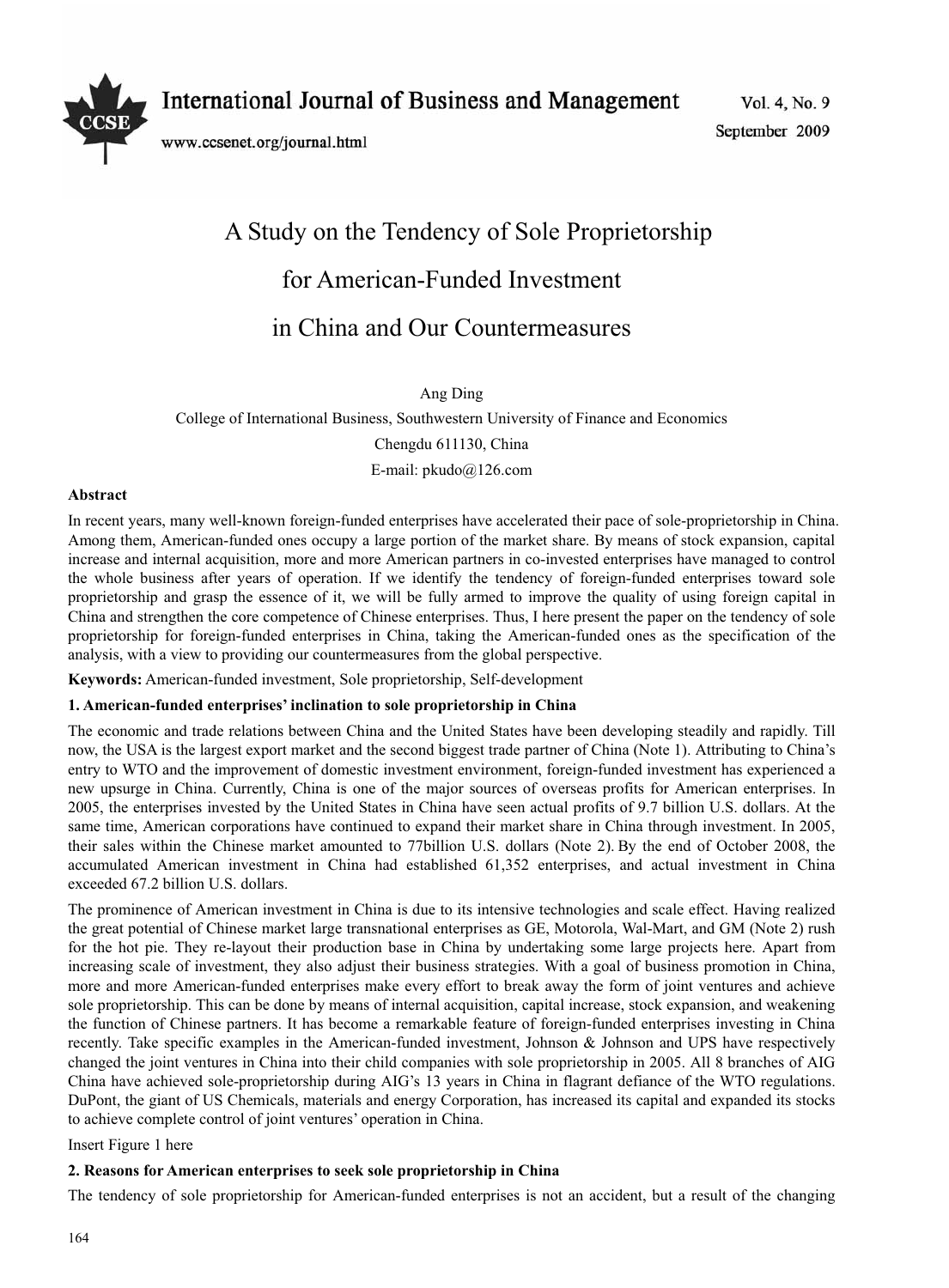investment environment in China. It is not only a strategic response to the macro-environment of China, but also the adjustments of global strategies and enhancement of world competition. To be specific, the reasons can be summarized as follows:

#### *2.1 Improvement of investment environment in China*

Entry of WTO marks a turning point for foreign investment in China. Since then, China has been trying to adjust domestic investing rules in accordance with that of international practices. Data from the States Economics and Labor Ministry suggests that the total investment of American will surpass 10 billion USD in 2008.

## Insert Figure 2 here

According to the Law of the People's Republic of China on joint Venture Using Chinese and Foreign Investment issued in 1979, the proportion of foreign capital in joint venture must be less than 50%. However, as time goes by, China has enacted laws and regulations to ease this condition in order to make better use of foreign capital. In 2002, the Catalogue for the Encouragement of Foreign Investment Industries canceled the discriminations to joint ventures and sole proprietorship in exchange rate and taxation, further weakening the restrictions on foreign investors' sole proprietorship (Note 4). Similarly, many restrictions on rate of localization and the proportion of export are gradually canceled by revising the Law of the People's Republic of China on joint Venture Using Chinese and Foreign Investment and other relevant laws. And this inspired the enthusiasm of American enterprises to seek sole proprietorship. From then on, they invest more in China, expand stocks to obtain the control of joint ventures or even establish sole-owned child enterprises. To name a few, Lancôme has shut down more than a dozen and Coca-Cola and Starbucks have bought out their Chinese partners. Unable to buy out its partner, HSBC is hedging its bets by pursuing local incorporation, something only recently allowed. Besides, plus the accumulated information of Chinese economy and politics, American enterprises can schedule the operations in China independently without business support from their Chinese partners, which again decreases the advantages of American-China joint ventures. Due to the betterment of Chinese investment environment, American enterprises can thus expand their business scope.

#### *2.2 The conflicts between partners in joint venture*

In the early days, American enterprises, just as most transnational enterprises, have chosen joint venture as their form of investment. For one thing, American enterprises can learn the cultural and economic environment from their Chinese partners. For another, the joint venture can benefit from local governments' favorable policies on taxation and land. When American Johnson & Johnson has entered Chinese pharmaceutical market in the year 1985, because of unawareness of Chinese investment and operation rules and activities, they have chosen Shanghai Pharmaceutical Corporation, the largest production base for medicine in China, and Xian-Janssen, the biggest sales center in China to construct a joint venture. Then, as Johnson & Johnson is engaged in Chinese market, it makes best use of channels hold by Shanghai Pharmaceutical Corporation to market its health products and achieves a great prosperousness. From then on, Johnson & Johnson begins its more than 20-year legend in China. In this sense, the joint venture has played a significant role in the early days of American-funded investment in China.

However, the inherent characteristics of joint venture and the inevitable conflict between the two partners have somehow foreshadowed its finishing destiny. On one hand, American partners hope that the joint ventures in China can well serve their global operations while Chinese partners focus on their regional interests. On the other, American enterprises prefer to control the joint venture but they are not familiar with the taste of Chinese customers. In most cases, they introduce top managers from the US into the joint venture but the new administration usually can not work in China. As a result, they fail to win the heart of Chinese partners. This in turn triggers conflicts. As the partners have different opinions for administration and control, plus different cultures and languages, the conflict will escalate into fierce competition and then to separation. No matter what it is the prosperousness and decline of Sino-trans, the conflicts between the Chinese partners and American-funded enterprises are prominent, which speeds up the death of joint ventures.

#### *2.3 Requirements of technological monopoly and secrecy guarding*

From the above examples and analysis, we may draw a simple conclusion that most American-funded enterprises in China are large-scale manufacturers. Up till late 2007, 76% American-funded enterprises in China are in the industry field, especially in electronic and transportation; chemical and machinery manufacturing industry come next.

#### Insert Figure 3 here

In the industry field, technology is the most competitive advantage for American-funded investment in China. And technological monopoly is what they are aiming at. Nowadays, global resources are more and more integrated for American enterprises and investment structure in China is optimized gradually. Under this condition, American enterprises are able to transform from labor-intensive ones initially to capital-and-technology-intensive ones with high added-values. Because technology is the competence of the latter product, it is the key to win global competition to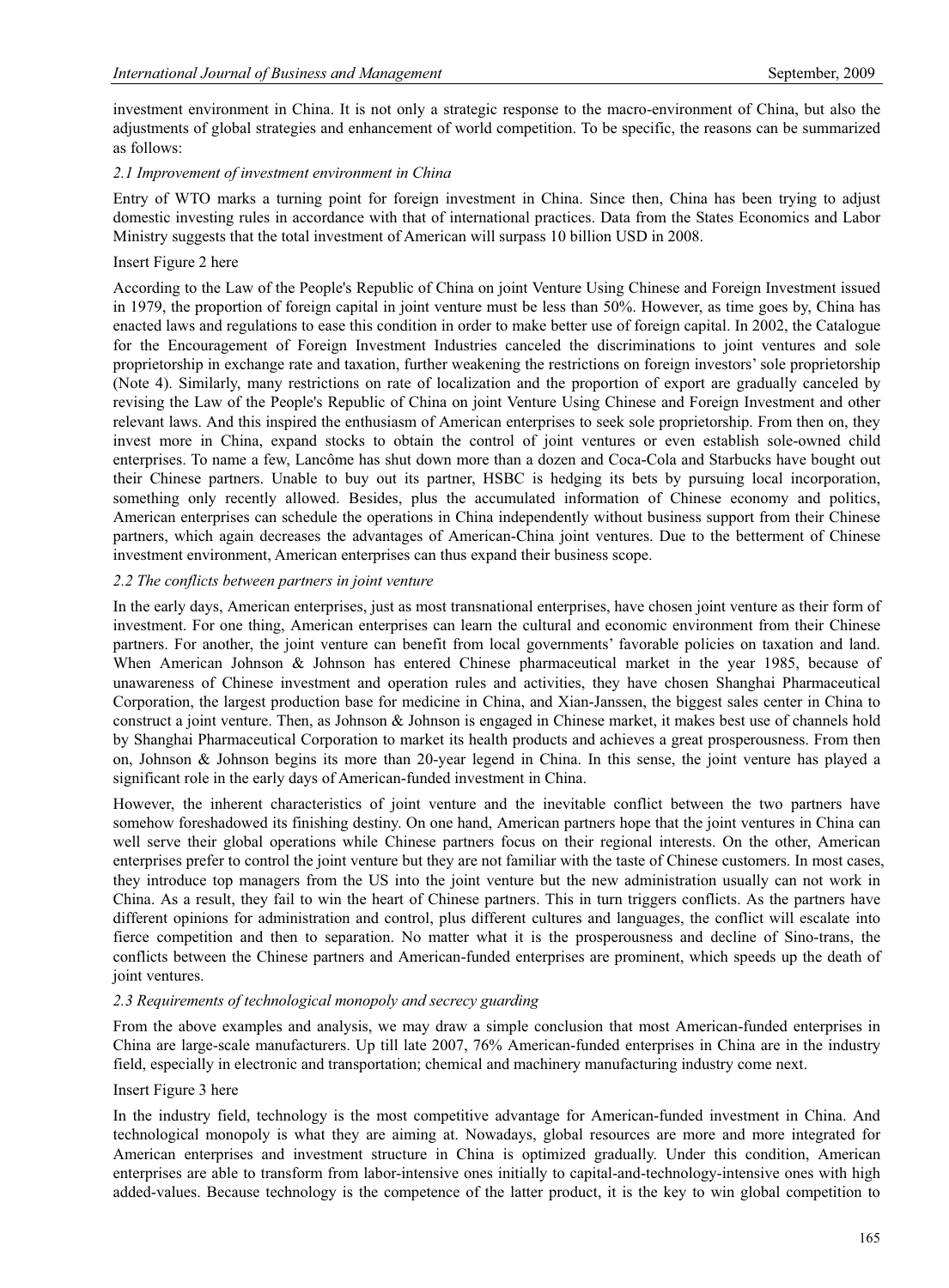protect technology. Form of joint ventures will hardly avoid sharing technology with Chinese partners, thus harming American monopoly.

When it comes to technological competence in product, the development and research center is the front of enterprises. Since 2000, American enterprises have begun to build R&D institutions in China. Intel, the head of high-tech industry, has acquired stakes in more than 70 companies on the mainland and in Hong Kong. The company established a \$200 million fund for China in 2005, which has already been fully invested. This year, Intel Corp's venture investment arm created a \$500 million fund on April 7<sup>th</sup>, 2008, to invest in China's technology start-ups, in a fresh move to expand in the country's booming hi-tech sector (Note 5). UPS, the world number one in logistics and express delivery, spent \$180 million before the Olympics to relocate its intra-Asian logistics hub to Shenzhen given the growth in shipping along the southern rim of China. Many other American enterprises have successively set up research and development centers, including GE' mobile telecom high-tech center, SAP (China) coordinated commercial program center, Microsoft's MSIT-China research and development center in Shenzhen, GM's research and development center in Shanghai.

As intellectual right and secrecy is vital in technology, sole proprietorship is a better way for American transnational enterprises investing in China. Therefore, American-funded enterprises in China have tried to seek sole proprietorship or achieve stock-controlling by means of capital increase, internal acquisition, and stock expansion. If not in the form of sole proprietorship, technology secrecy may be released by partners or intellectual property may not be guaranteed.

## *2.4 The enhancement of market competition*

In order to survive in the severe market competition, enterprises have to invest more capital to input more in product differentiation, to enlarge the scope of products, and to increase the functions of products, all of which demand for amounts of capital. Despite the fact that China has become far more open legally because of commitments made to WTO as a condition of membership, its hunger for foreign investors has been sated. The availability of labor and land has fallen, domestic capital is abundant, the local market is now understood to be among the most attractive in the world and sentiment has become more nationalistic and self-satisfied. So there is less interest in providing access to foreign partners.

Soap and consumer products titan Procter and Gamble used the joint venture to launch its Chinese operations in 1988. The US group began with a stake of 69 percent but restructured the deal in 1997 to take ownership of 80 percent. The separation was largely because of litigation between P&G and its original partner Hutchison Whampoa Limited (HWL). The focus of the litigation was that whether P  $\&$  G had the right to extra-charge tech-support fees to improve its research and development and strengthening its laundry service. P&G then paid 1.8 billion US dollars to buy out its partner in its China business. The company has taken full ownership of the venture by snapping up the remaining 20 percent stake. In fact, Chinese companies are happy to receive money and technology, but do not want to be mere adjuncts to foreign firms; in many cases they have large, often global, ambitions of their own. Too often the allocation of profits and investments was unclear, leading to endless squabbling. Therefore, the enhancement of market competition adds to the ambition for American-funded transnational enterprises to take the full ownership of their China-based companies.

# **3. Countermeasures of China in face of the tendency**

The technology-intensive US-funded enterprises in China serve as one of important sources of high technologies. However, once they step into the road of sole proprietorship, the American partners will enhance the control of technology, what will significantly block the Chinese enterprises' way of learning advanced technology from the US. Besides, as those enterprises centralize their resources in China and try to achieve efficient operation, sole proprietorship of foreign-funded investment might result in squeezing out Chinese medium-and small-sized enterprises in relevant industries and forming market monopoly and industrial control.

In face of the tendency of sole proprietorship for American-funded investment in China and the negative effects it brings, we can do something to respond in order to improve the quality of foreign capital utility in China and strengthen the core competence of Chinese enterprises. To be specific, Chinese government and enterprises should work hard at the following aspects:

# *3.1 To revise laws and regulations on foreign-funded investment*

Obviously, American enterprises possess strong competence in fields of electronics, transportation, industrial machinery manufacture, and chemical industry. Because of it, American enterprises might drive Chinese enterprises in relevant industries out of business. Therefore, China government should constitute the law of anti-monopoly, avoiding American enterprises' industry monopoly in the process of sole proprietorship and potential hurts to domestic enterprises. The government should also make best use of relevant rules of WTO to protect the infant industry against harms from sole proprietorship. Besides, we should adjust the foreign investment to protect the independence of China economy by means of restricting foreign sole proprietorship as much as possible in the backbone industries (such as military, machinery, electronics, petroleum, and chemical industry) that can affect economic safety and national economy. At the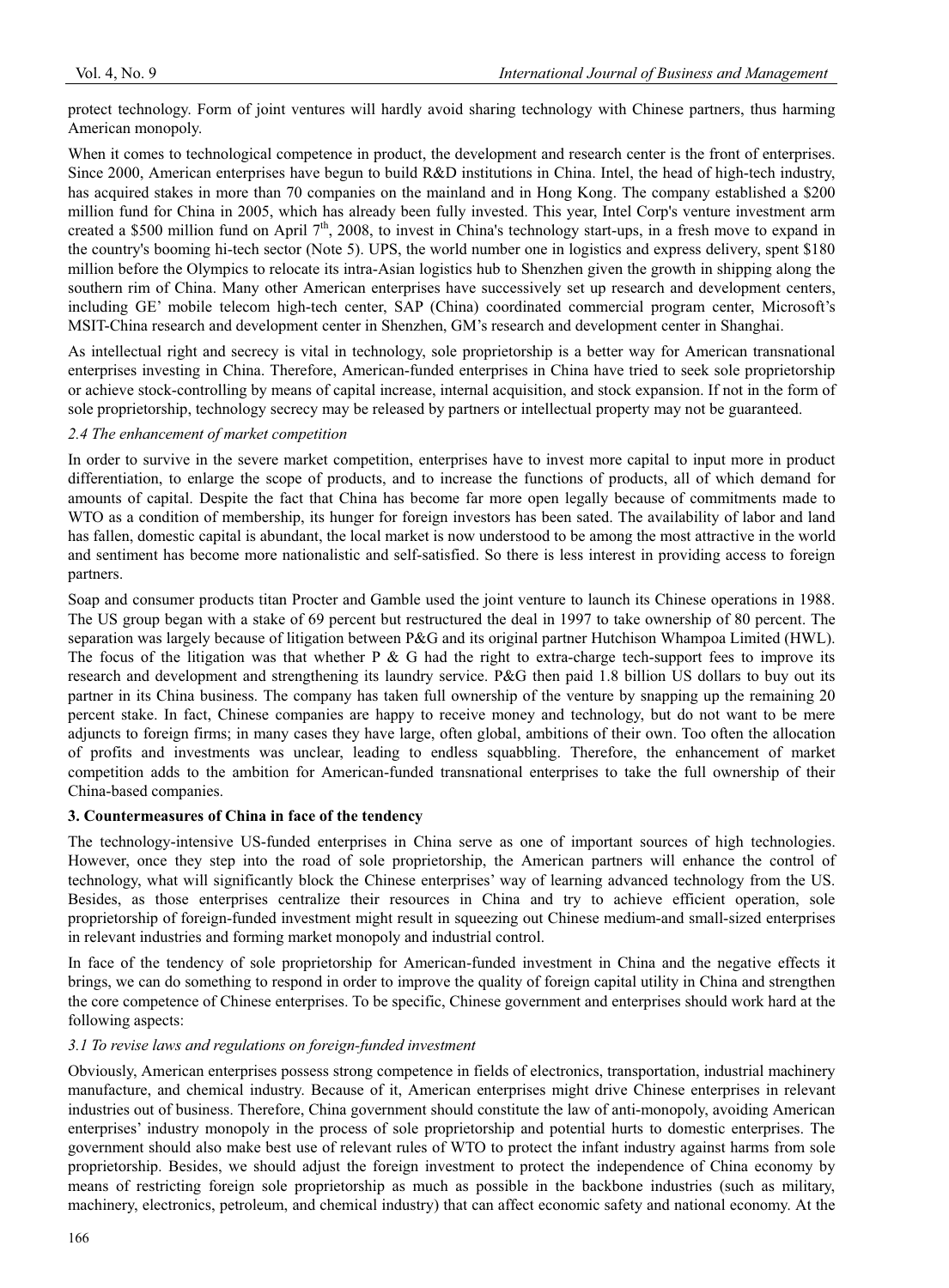same time, we should encourage foreign investors to invest more in modern manufacture, service industry, and high-tech industry, helping the development of Chinese enterprises.

## *3.2 To invest more on R&D and encourage technological innovation*

"Science and technology are the primary productive forces." As a result, Chinese government should invest more on the self-development of native enterprises. Similarly, enterprises are suggested to set up R&D institutions, improve the capability of self innovation, and develop new product with self intellectual property to confront the compact from American technological monopoly. The essence here lies on the consciousness of self innovation. Furthermore, Chinese enterprises should transfer from the Origin Entrusted Manufacture to conceptual innovation in production. If Chinese enterprises can form their own core technology, brands with complete intellectual property will drive the upgrade of domestic industrial structure.

## *3.3 To enhance the strategic alliance*

Empirical study suggests that modern competition usually takes place between large corporate groups. In order to occupy a world position and compete with those transnational enterprises, Chinese domestic enterprises should enhance the strategic alliance. A successful example of strategic alliance is that of home appliance, when TCL established alliance with Sony to produce and manufacture LCD in 2003. By this way, domestic enterprises can integrate the separate resources in China and push the technological communication and innovation in alliance. Besides, it can help to achieve economies of scale and improve the comprehensive competence of Chinese industry, enhancing domestic enterprises' strength to fight with foreign capital giants. The sole proprietorship of American enterprises does not mean a separation between American enterprises and domestic enterprises. They just adopt a more flexible way to choose their cooperate partner. Strategic alliance will serve as an ideal mode for Sino-US cooperation, which can help enterprises sustain flexibility in operation mechanism and high effectiveness in resources utility. Chinese enterprises should make best use of strategic alliance and absorb American enterprises' advanced technologies, business management, and brand strategies in cooperation to enhance their capability of self-innovation and core competence.

## **References**

Analysis of Electronic Information Industry from January to April. (2006). ccidnet.com-*China Electronics News*, May 28.

Characteristics and Trend of Recent American Investment in China, 2008(3).

Interests-Oriented and Harm-Avoided in Strategic Transfer of Direct Investment in China. (2005). *China Development Zone*, (November 11, 2005).

Jian, Shen. (2008). The Studies of the Realization way and Effect on Foreign Sole Ownership. *On Economic Problems*,  $(4)$ .

Liu, Jian P & G, Schindler. (2006). Siemens: One Case, or Trend? Where Will the Joint Venture Go in China. *China Business Times*, Feb. 26

Sang, Baichuan & Li, Yumei. (2006). Sole Proprietorship of Foreign Investment: Reasons and Effects. *Macro-China Database*, (8).

Sole Proprietorship and Stock Controlling: Trend of Transnational Enterprises. Investment in China. (2005). *International Economic Cooperation*, No. 8.

Wang, Xiaohong. (2005). Deep Thought: Effects of Foreign Investors. Sole Proprietorship and Countermeasures. *People Daily*, April 18.

#### **Notes**

Note 1. *China statistical yearbook*. (1990-2007). National Bureau of Statistics.

Note 2. Speech made at the China-US Trade and Investment Cooperation Seminar by Mme. Ma Xiuhong, Vice Minister of Commerce.

Note 3. List of foreign investment enterprises in China.

Note 4. Cui, Riming. (2005). *Transnational Enterprises. Operation and Management*. Beijing, China Machine Press.

Note 5. Yang Xunwen. (2005). Intel Integrates market in China. *Economic Observer*, July 14.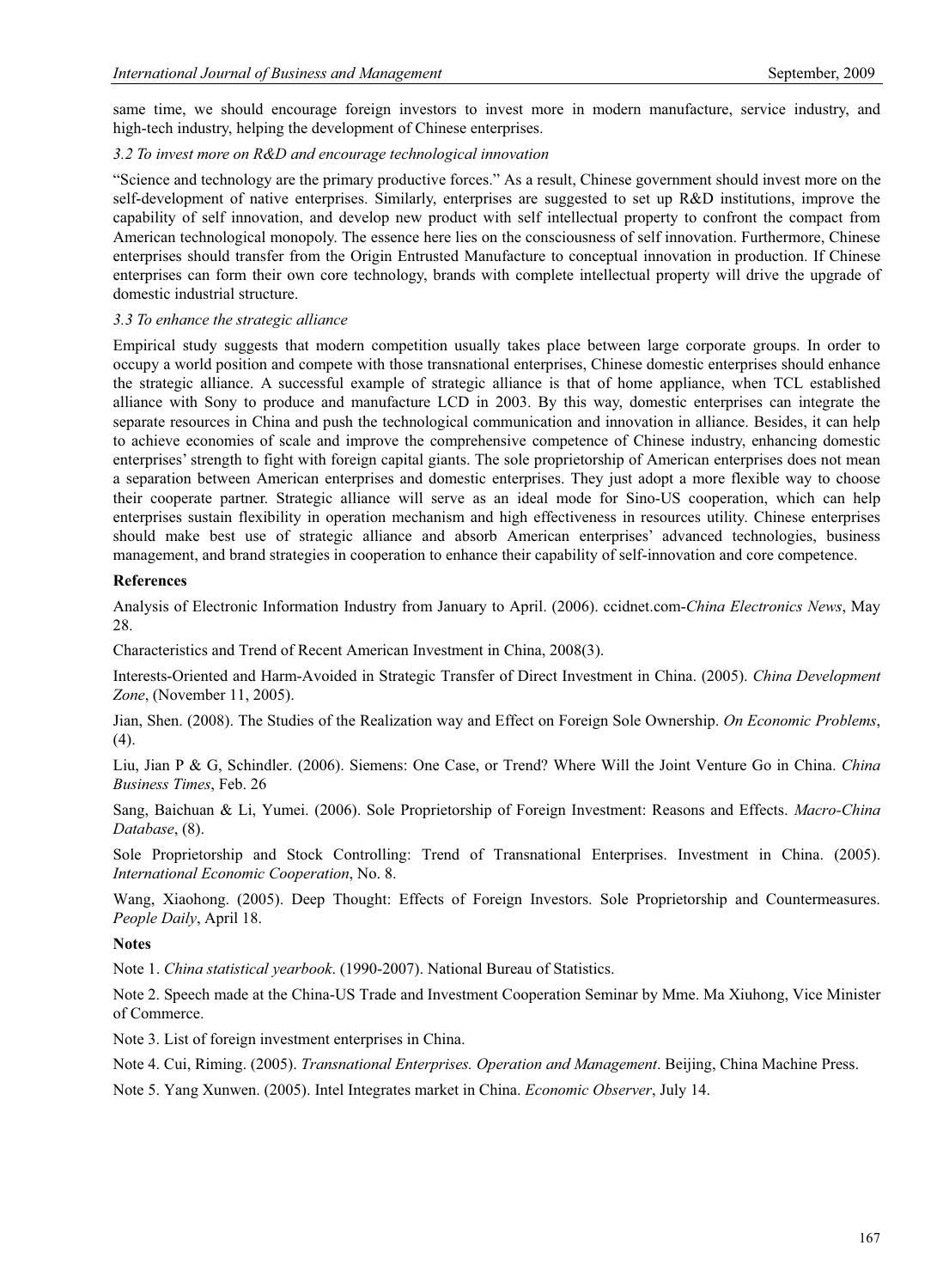| of<br>Name<br>transnational<br>enterprise | Enterprises<br>acquired<br>by<br>transnational<br>enterprise | Original<br>proportion<br>of<br>stocks<br>hold<br>by<br>foreign<br>investors | Present<br>proportion of<br>hold<br>stocks<br>foreign<br>by<br>investors | of<br>Time<br>acquisition | Remarks                                                   |
|-------------------------------------------|--------------------------------------------------------------|------------------------------------------------------------------------------|--------------------------------------------------------------------------|---------------------------|-----------------------------------------------------------|
| American<br>DuPont                        | Dongguan<br><b>DuPont</b>                                    | 50%                                                                          | 87%                                                                      | 1995                      |                                                           |
| American<br>DuPont                        | Shanghai<br><b>DuPont</b>                                    | 30%                                                                          | $100\%$                                                                  | 1996, 1998,<br>2005       | 55%,<br>70%,<br>$100\%$<br>respectively in<br>three years |
| American<br>DuPont                        | Dongying<br><b>DuPont</b>                                    | 85%                                                                          | $100\%$                                                                  | 2006                      |                                                           |

Figure 1. American DuPont's capital increase and stocks expansion in China

Resource: Jiang, Zhujin. (2007). Transnational Enterprises' Strategies of Investing in China, Beijing, China Financial & Economic Press.

| Year | number of projects |           |         | contract amount(\$10thousands) |           |         | real amount(\$10thousands) |           |         |
|------|--------------------|-----------|---------|--------------------------------|-----------|---------|----------------------------|-----------|---------|
|      | <b>USA</b>         | the whole | weight% | USA                            | the whole | weight% | <b>USA</b>                 | the whole | weight% |
| 1996 | 2517               | 24555     | 10.25   | 691576                         | 7327642   | 9.94    | 344333                     | 4172552   | 8.25    |
| 1997 | 2188               | 21001     | 10.42   | 493555                         | 5100353   | 9.68    | 323915                     | 4525704   | 7.16    |
| 1998 | 2238               | 19799     | 11.3    | 648373                         | 5210205   | 12.44   | 389644                     | 4545275   | 8.58    |
| 1999 | 2028               | 16918     | 11.99   | 601611                         | 4122302   | 14.59   | 421586                     | 4031871   | 10.48   |
| 2000 | 2609               | 22347     | 11.67   | 800089                         | 6237952   | 12.83   | 436389                     | 4071481   | 10.77   |
| 2001 | 2606               | 26140     | 9.97    | 751487                         | 6919455   | 10.56   | 443322                     | 4687759   | 9.48    |
| 2002 | 3363               | 34171     | 9.84    | 815647                         | 8276833   | 9.85    | 542392                     | 5274266   | 10.28   |
| 2003 | 4060               | 41081     | 9,88    | 1016147                        | 1506999   | 8.83    | 419651                     | 5350467   | 7.86    |
| 2004 | 3925               | 43664     | 8.99    | 1216516                        | 15347895  | 7.93    | 394005                     | 6062996   | 6.50    |
| 2005 | 3741               | 44001     | 8.05    | 1351150                        | 18906398  | 7.15    | 306123                     | 6032469   | 5.07    |
| 2006 | 3206               | 41473     | 7.73    | 1204364                        | 9372734   | 6.22    | 288509                     | 6302061   | 4.55    |

Figure 2. American-funded investment in China (1996-2006)

Resource: Directory of American Investment in China. (2006), Trade Promotion Office of the Embassy of USA, Beijing.